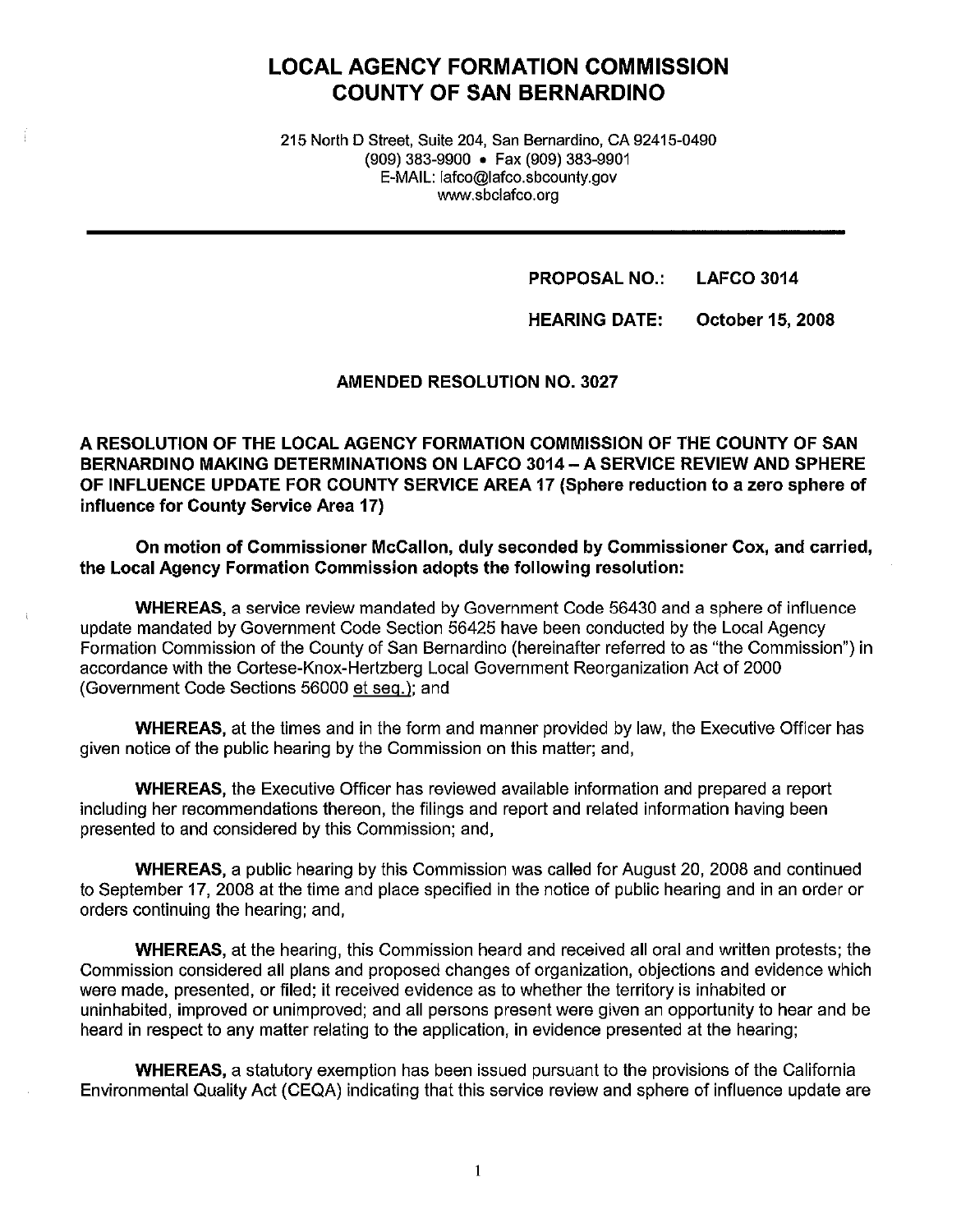statutorily exempt from CEQA and such exemption was adopted by this Commission on September 17, 2008. The Clerk was directed to file a Notice of Exemption within five working days of its adoption;

**WHEREAS,** based on presently existing evidence, facts, and circumstances filed with the Local Agency Formation Commission and considered by this Commission, it is determined that the sphere of influence shall be reduced to a zero sphere of influence for County Service Area 17 (hereafter shown as CSA 17), as depicted on the map attached hereto as Exhibit "A";

**WHEREAS,** this resolution is amended by the Executive Officer on November 14, 2008, pursuant to the authority provided in Government Code Section 56883 to correct an error which occurred inadvertently without requiring a process of reconsideration; and

**WHEREAS,** the determinations required by Government Code Section 56430 and local Commission policy are included in the report prepared and submitted to the Commission dated September 8, 2008 and received and filed by the Commission on September 17, 2008, a complete copy of which is on file in the LAFCO office. The determinations of the Commission are:

# **1. Growth and population projections for the affected area:**

The Apple Valley community has experienced significant growth within the past ten years and additional growth is anticipated in the coming years. However the area within the boundaries of CSA 17 has not experienced significant growth due to the limiting factors of water supply. The materials provided indicate a population of 1,475 in 1995 as estimated by a private source; however, during the past 13 years the population has increased in the area. A population count has not been conducted in the interim and a current estimated population for each of the four areas could not be obtained since the Census tracts are larger than each separate area.

## **2. Present and planned capacity of public facilities and adequacy of public services, including infrastructure needs or deficiencies:**

The district provides for payment of the utility costs for operation of 47 streetlights; however only 40 of these streetlights are within the current boundaries of CSA 17. There are no plans at this time to increase the number of the streetlights. There is no other service provider for streetlights in the area, and CSA 17 adequately provides this service. The future need for streetlights will increase as the population grows dependent upon the implementation of the County's Night Sky ordinance within this portion of the desert. Major developments currently in process in the County's Land Use Services Department may require public streetlights for major intersections for public safety purposes which should be coordinated with the district.

LAFCO staff has conducted a review of the streetlights billed to the accounts of CSA 17 and identified that it includes 47 streetlights. However, a review of the maps outlining the location of these lights shows that seven (7) of these lights are not within the existing boundaries of CSA 17. This information is broken down as follows:

| .<br><b>IRF4</b> | <b>LIGHTS WITHIN</b> | <b>LIGHTS OUTSIDE</b><br>_____ | <b>TOTAL</b> |
|------------------|----------------------|--------------------------------|--------------|
|                  |                      |                                |              |
|                  |                      |                                |              |
|                  |                      |                                |              |
| ------           |                      |                                |              |
| <b>TOTALS</b>    |                      |                                |              |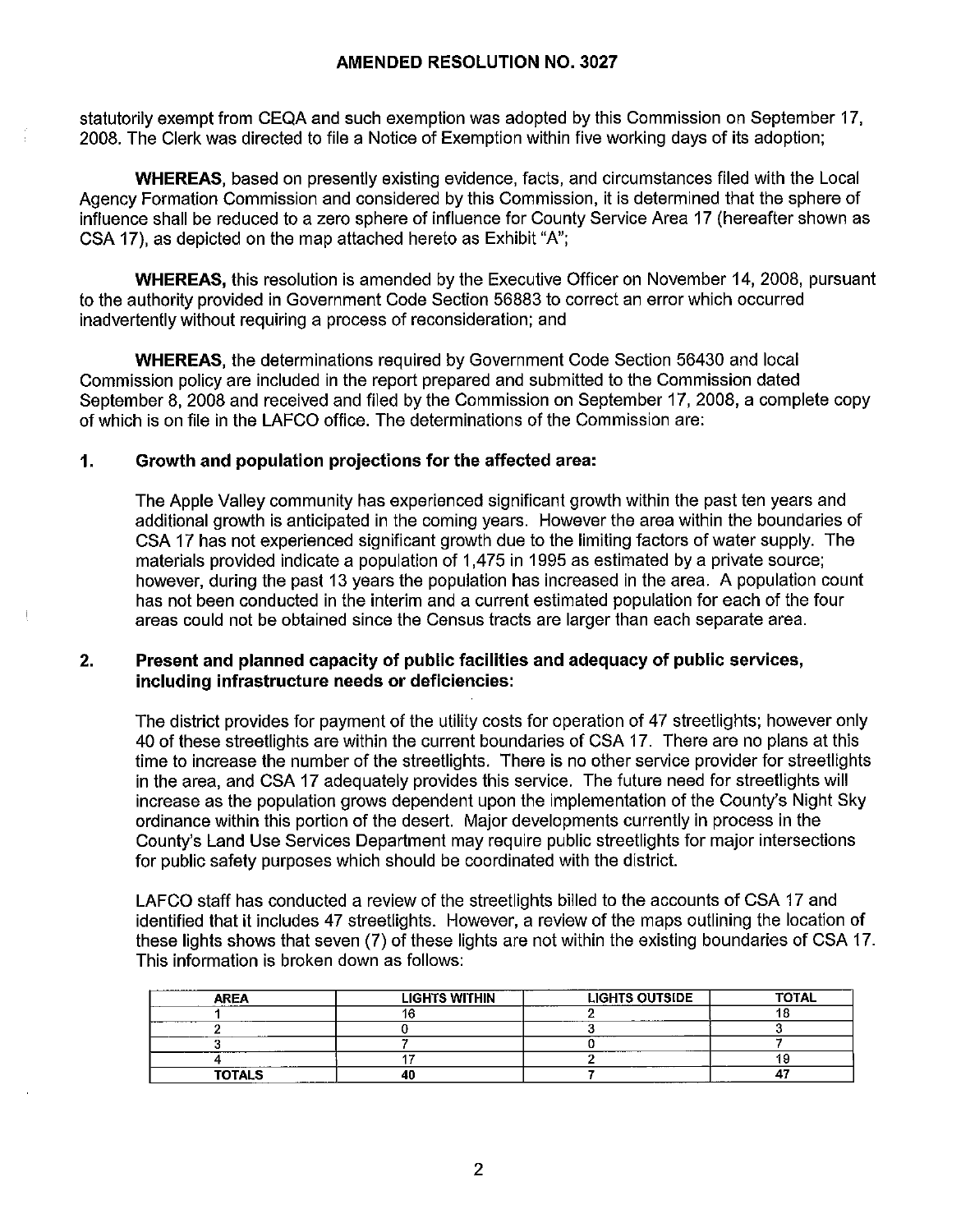The agency will need to address service concerns by either: 1) to expand the boundaries of the District to include the area in which these lights are located; 2) dissolve the agency and transfer all the lights to another entity, or 3) turn the lights off removing them from the bill for CSA 17.

#### **3. Financial ability of agencies to provide services**

The Special Districts Department submitted budget and audit information for CSA 17 as part of the service review. At the time this report was prepared, the Special Districts Department had not yet received the FY 2006-07 audit for CSA 17; therefore, the FY 2005-06 audit is the most current audit available and has been used for this Municipal Service Review. This document is on file in the LAFCO staff office.

CSA 17's sources of funding are its share of the general ad valorem property taxes and interest. At present it receives approximately 15.7% of the general tax levy in its affected tax rate areas; this corresponds to the rate received by County General Fund. As indicated in the audit and budget information provided, the revenue generated greatly exceeds the amount necessary to support the existing streetlighting operations. For example, in FY 2005-06 CSA 17 received \$141,272 in revenue, of which 80.8% is attributable to property taxes. Expenditures for the same year totaled \$10,878 and were comprised of Salaries and Benefits (\$3,410) and Services and Supplies (\$7,468). Of the Services and Supplies amount, \$4,395 was for the direct cost of supplying electricity for the 47 lights on its bill from Edison. The chart below shows the financial activity of the district for the past six years and the budget for the current fiscal year.

|                         | <b>Expenditures</b> | Total Revenue<br>(Property Tax<br><b>Receipts</b> ) | Change in Fund<br><b>Balance</b> | <b>Ending Fund</b><br><b>Balance</b> |
|-------------------------|---------------------|-----------------------------------------------------|----------------------------------|--------------------------------------|
| FY 2002-03              | \$140,510           | \$109,004<br>(93.784)                               | -\$31,506                        | \$484 529                            |
| FY 2003-04 <sup>1</sup> | \$130,881           | \$109,014<br>(\$100,452)                            | $-521.867$                       | \$462,662                            |
| FY 2004-05 <sup>2</sup> | \$11,035            | \$116,707<br>$(\$98,190)$                           | \$105,672                        | \$568 334                            |
| FY 2005-06 <sup>2</sup> | \$10,878            | \$141.272<br>(\$114,199)                            | \$130,394                        | \$698728                             |
| FY 2006-07 <sup>3</sup> | \$10,844            | \$205.088<br>$($ \$171,993)                         | \$194.244                        | \$892 972                            |
| FY 2007-08 <sup>4</sup> | \$17,680            | \$215,272<br>$($ \$189,887)                         | \$197,592                        | \$1,090.564                          |
| FY 2008-09 <sup>5</sup> | \$27,961            | \$216,887<br>( \$189, 887)                          | \$188,926                        | \$1,279.490                          |

1 source: FY 2003-04 and FY 2004-05 Budgets -Actuals for Prior Year

2 source: FY 2004-05 and FY 2005-06 Audits

3 source: FY 2007-08 Budget - Actual for Prior Year

4 source: FY 2008-09 Proposed Budget- Year end Estimates for Prior Year

5 source: FY 2008-09 Proposed Budget; Fund Balance Ending Is calculated according to the budget

As indicated in the chart, CSA 17's revenue vastly exceeds its actual expenditures. Further, yearly variation in expenditures is slight, with yearly revenue experiencing significant increases. In other words, CSA 17's change in fund balance experiences greater increases over the prior year. For example, the fund balance has increased by almost \$200,000 per year for the last three years.

The hefty share of the general ad valorem tax attributable to CSA 17 arises from the incorporation of the Town of Apple Valley in 1988. The reorganization action to incorporate the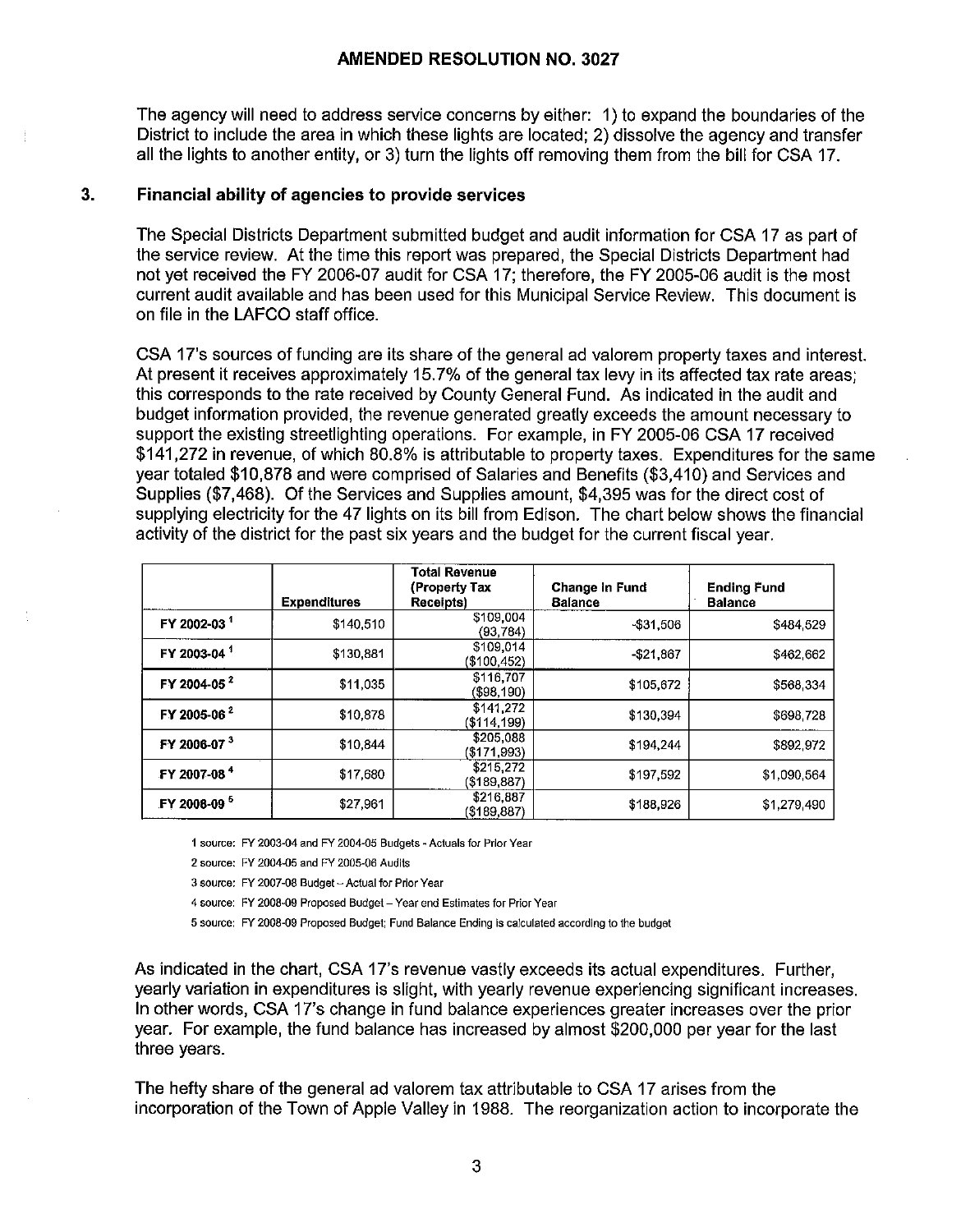Town included the detachment of the area from CSA 17 as required by Government Code Section 25210.90. The number of streetlights which were the responsibility of CSA 17 decreased from 516 to the current number of 47; however the property tax transfer for the incorporation was based on the cost of service for the 469 lights, \$62,344 in 1988 dollars. The residual property tax was applied to these four areas and the cost of service was transferred to CSA 17. Meanwhile, the ad valorem property tax distribution from the general levy within the current CSA 17 boundaries has increased to an amount more than 1500% higher than necessary to support the 47 streetlights. As of June 30, 2008, CSA 17's fund balance is calculated by the County budget process to be \$1,090,564.

#### **4. Status of, and opportunities for, shared facilities:**

Southern California Edison owns the streetlights; therefore, the streetlights cannot be shared. The only service that CSA 17 is authorized to provide is streetlights so no other shared facilities can be considered. However, the County could look at expanding the range of service provided through CSA 17. The Special Districts Department consolidates the administrative operations and facilities for county service areas under the auspices of CSA 70. CSA 17 pays an allocated share for administrative facility use and the FY 07-08 and FY 06-07 Adopted Budgets identify \$644 and \$829 as transfers-out to pay for services and supplies and administration costs, respectively, and a share of the salary transfers out goes to pay for administrative overhead.

#### **5. Accountability for community service needs, including governmental structure and operational efficiencies:**

#### Governmental Structure

The San Bernardino County Board of Supervisors governs CSA 17; it is within the political boundaries of the First Supervisorial District. The District does not have a commission or municipal advisory council. The mandatory annual meeting for the District is held during the review and approval of the budget process, no others are known to have taken place.

## Operational Efficiency

As a mechanism to control costs, the County of San Bernardino Special Districts Department has consolidated many of the administrative and technical functions necessary to manage the various services provided under County Service Area 70. One Special Districts Department manager oversees all the county operated streetlight districts and one inspector provides support services. These costs are apportioned to each agency and are identified as part of the departmental staffing cost. The FY 07-08 and FY 06-07 Adopted Budgets identify \$4,091 and \$6,810 as transfers-out to pay for salaries and benefits administration costs, respectively.

Action taken on June 17, 2008 by the Board of Supervisors of the County of San Bernardino set the preliminary appropriation limit in Fiscal Year 2008-09 for CSA 17 to be \$271,930.

#### Government Structure Options

As identified in the opening section of this report, there are three governmental structure options for this agency:

1. Expansion of CSA 17's sphere to be coterminous with the unincorporated area of the Town of Apple Valley's eastern and southern sphere. This would provide for a regional perspective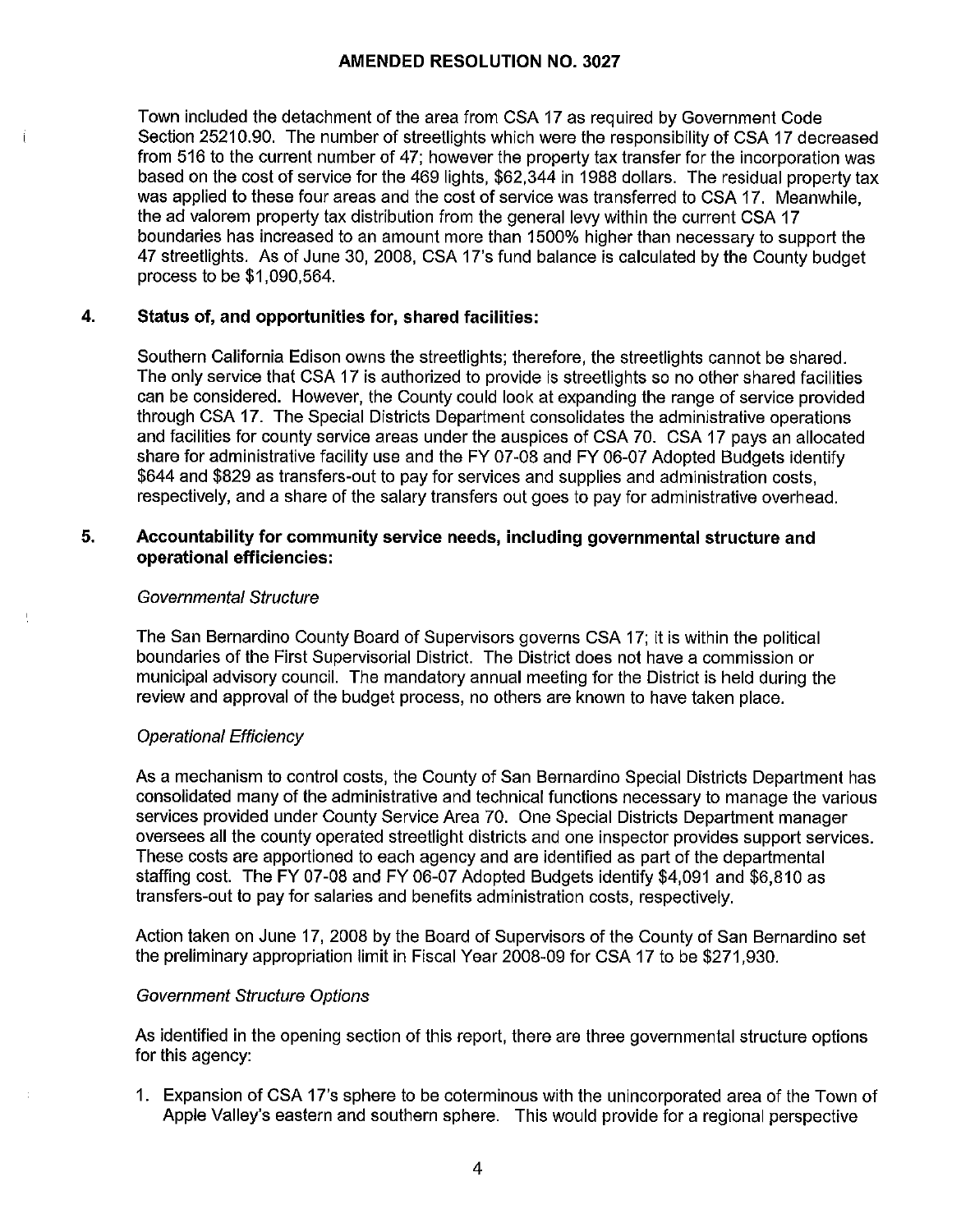for a service which contributes to the safety of residents.

- 2. Affirmation of the existing sphere designation indicating that there is no need for the agency's services in the balance of the affected area. Adoption of this option would retain the status quo and the fund balance of this district will continue to accumulate when there are other service needs it could be used for within its territory.
- 3. Designation of a zero sphere of influence indicating the Commission's determination that this agency should be dissolved and its service should be assumed by another agency. On February 12, 2008, the County Board of Supervisors approved a study for potential reorganization of CSA 17. According to the narrative portion of this agenda item (a part of Attachment #10) the study will include, but not be limited to: 1) possible dissolution of CSA 17 and entering into an out-of-agency service agreement with the Town for maintenance of the streetlights, 2) reorganization of CSA 17, such as a consolidated county-wide streetlighting entity, and the redistribution of the ad valorem property taxes attributable to CSA 17, and 3) alternative uses for CSA 17's operating budget surplus. Approval of this action directed the County Administrative Office and Special Districts Department staff to initiate the study. The reason for the initiation of the study is similar to LAFCO's concern regarding CSA  $17 -$  the revenues that CSA 17 receives far exceed the amount necessary to support the 47 streetlights within its boundaries. At the September 17 Hearing, County staff provided information that they had reached agreement to transfer the responsibilities for streetlighting to the Town of Apple Valley.
- 4. The County Special Districts Department has proposed a fourth option in correspondence related to the municipal service review that it has recommended in the past to consolidate the districts with only streetlight powers in the unincorporated area of the County into a single entity, and CSA 17 is one of those districts. The stated benefit would be reduced administrative and incidental costs such as a single audit report and legal notices. LAFCO staff has not received any additional information regarding this option from Special Districts Department. Much like the County Fire Reorganization this would eliminate the need for multiple budgets and combined the revenues so that payments to Southern California Edison would come from a single source. In addition, it would allow for the coordination of streetlight locations as was identified in the service review for County Service Area SL-1.

Based upon its evaluation, the Commission supports the designation of a zero sphere of influence signaling its position that the responsibilities and revenues of CSA 17 should be transferred to another agency- in this case the Town of Apple Valley.

**WHEREAS,** the following determinations are made in conformance with Government Code Section 56425 and local Commission policy:

#### **1. Present and Planned Uses:**

CSA 17 encompasses approximately 3,205 +/- acres (5.0 square miles) of territory within four separate areas. At present, the land uses of CSA 17 include residential and vacant land. The County of San Bernardino has assigned general plan land use designations of Rural Living and Residential Single. Portions of the territory of CSA 17 support an urban intensity of land use. No change in land use for the area will occur through designation of a zero sphere of influence for CSA 17.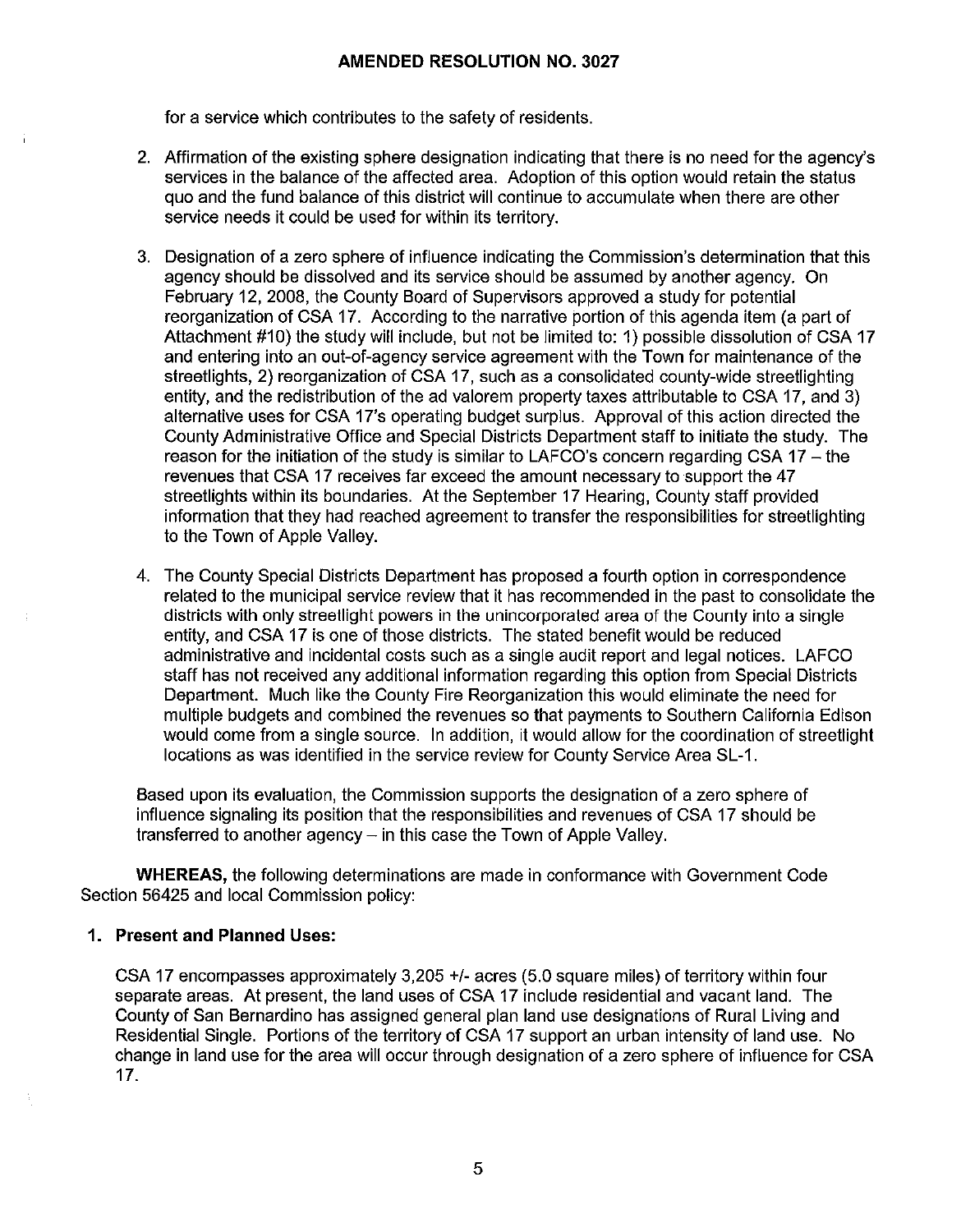## **2. Present and Probable Need for Public Facilities and Services:**

CSA 17 is authorized to provide streetlighting services within its boundaries and operates and maintains 47 streetlights. Currently, the district meets the service needs of those within its boundaries. The future need for streetlights will increase with population growth, as denser developments will require such service. The Town's sphere does not have streetlights except for the streetlights within the boundaries of CSA 17. This is due to the County's Night Sky Ordinance, which has as its purpose to encourage outdoor lighting practices and systems that will minimize light pollution, conserves energy, and curtails the degradation of the nighttime visual environment. Non-conformance to the Ordinance is administered by the Director of Land Use Services or authorized designee. There are, however, signal lights atop of the traffic signals that illuminate the intersections maintained by County Transportation. An example is the intersection of Deep Creek Road and Rock Creek Road.

# **3. Present Capacity of Public Facilities and Adequacy of Public Services**

CSA 17 provides streetlighting within its boundaries and adequately serves the area. The revenue generated through property taxes is more than sufficient to support the electricity charges for the streetlights.

# **4. Social and Economic Communities of Interest**

The entirety of CSA 17 is within the sphere of the Town of Apple Valley which is the economic and social hub for the community. As a County Service Area it is not included within Town boundaries. Parts of the District's service area are included in other agencies associated with the Town's sphere of influence such as Thunderbird County Water District and Mariana Ranchos County Water District. However, since the area is unincorporated, it is likely that some residents in the area do not believe they share social or economic ties with the Town.

## 5. **Additional Determinations**

- Legal advertisement of the Commission's consideration has been provided through publications in The Daily Press through publication of a 1/8 page legal ad and in The Apple Valley News, as required by law. In accordance with Commission Policy  $#27$ , a  $1/8<sup>th</sup>$  page legal ad was provided in lieu of individual notice because the service review sphere of influence update for the community of Apple Valley would have exceeded 1,000 notices.
- As required by State law, individual notification was provided to affected and interested agencies, County departments, and those agencies and individuals requesting mailed notice.
- Comments from landowners/registered voters and any affected agency will need to be reviewed and considered by the Commission in making its determinations.

**WHEREAS,** pursuant to the provisions of Government Code Section 56425(h) the range of services provided by County Service Area 17 shall be limited to the following:

| <b>FUNCTIONS</b> | <b>SERVICES</b> |
|------------------|-----------------|
| Streetlighting   | Streetlighting  |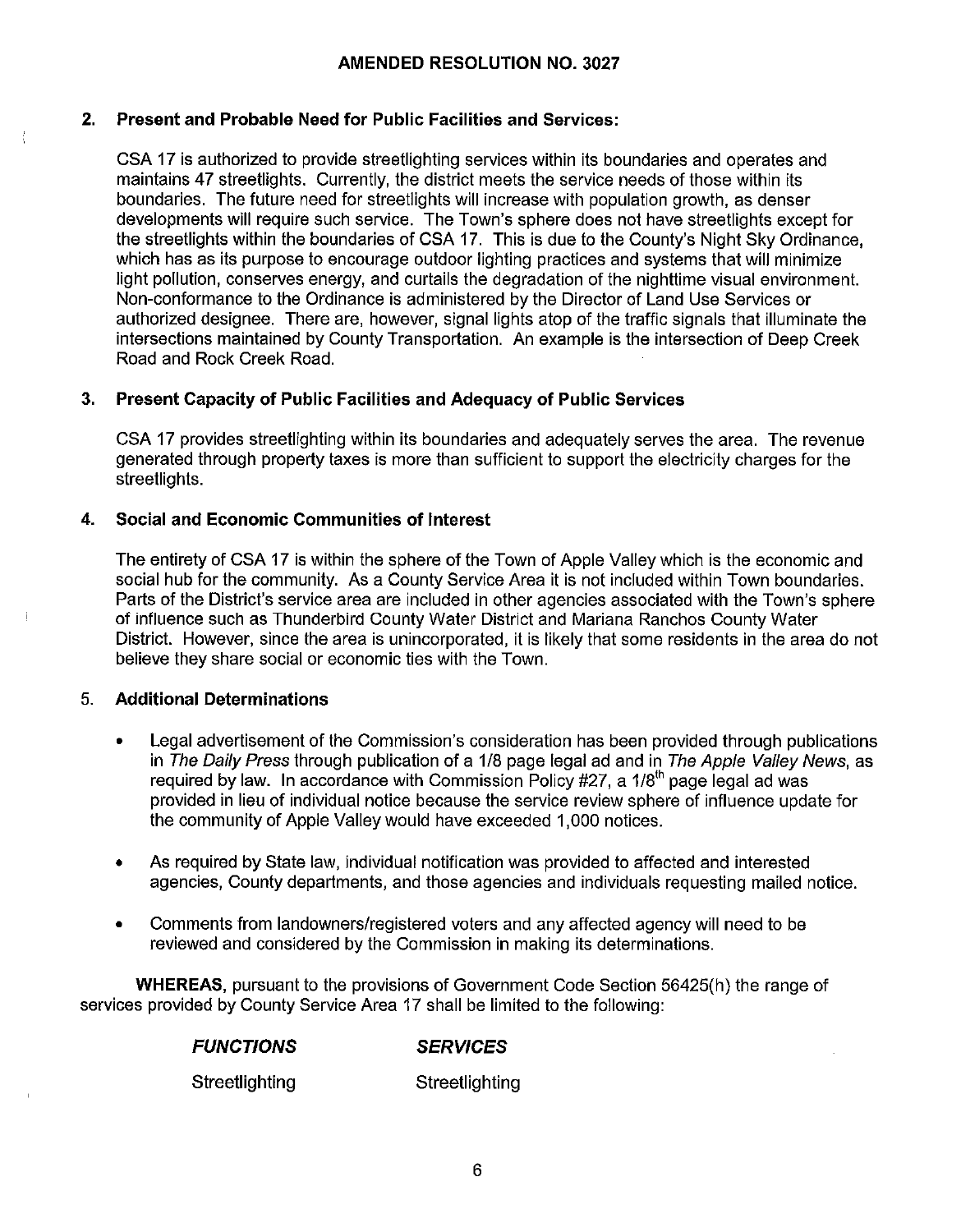**WHEREAS, having reviewed and considered the findings as outlined above, the Commission** determines to assign a zero sphere of influence for County Service Area 17 signaling its position that the responsibilities of this agency should transfer to another.

NOW, THEREFORE, BE IT RESOLVED by the Local Agency Formation Commission of the County of San Bernardino, State of California, that this Commission shall consider this to be the sphere of influence for County Service Area 17; it being fully understood that establishment of such a sphere of influence is a policy declaration of this Commission based on existing facts and circumstances which. although not readily changed, may be subject to review and change in the event a future significant change of circumstances so warrants;

**BE IT FURTHER RESOLVED** that the Local Agency Formation Commission of the County of San Bernardino, State of California, does hereby determine that County Service Area 17 shall indemnify, defend, and hold harmless the Local Agency Formation Commission of the County of San Bernardino from any legal expense, legal action, or judgment arising out of the Commission's designation of the modified sphere of influence, including any reimbursement of legal fees and costs incurred by the Commission.

THIS ACTION APPROVED AND ADOPTED by the Local Agency Formation Commission of the County of San Bernardino by the following vote:

|  | AYES:          |                            | COMMISSIONERS: Cox, Hansberger, Pearson, Colven, McCallon,<br>Williams             |  |  |
|--|----------------|----------------------------|------------------------------------------------------------------------------------|--|--|
|  | <b>NOES:</b>   | <b>COMMISSIONERS: None</b> |                                                                                    |  |  |
|  | <b>ABSENT:</b> |                            | <b>COMMISSIONERS:</b> Biane, Nualmi (Commissioner Williams voting in<br>his stead) |  |  |
|  |                |                            |                                                                                    |  |  |

**STATE OF CALIFORNIA** 

\*\*\*\*\*

) ss. **COUNTY OF SAN BERNARDINO** Δ,

I, KATHLEEN ROLLINGS-McDONALD, Executive Officer of the Local Agency Formation Commission of the County of San Bernardino, California, do hereby certify this record to be a full, true, and correct copy of the action taken by said Commission, by vote of the members present, as the same appears in the Official Minutes of said Commission at its meeting of October 15, 2008.

DATED: November 17, 2008

HLEEN ROLLINGS-McDONALD **Executive Officer**